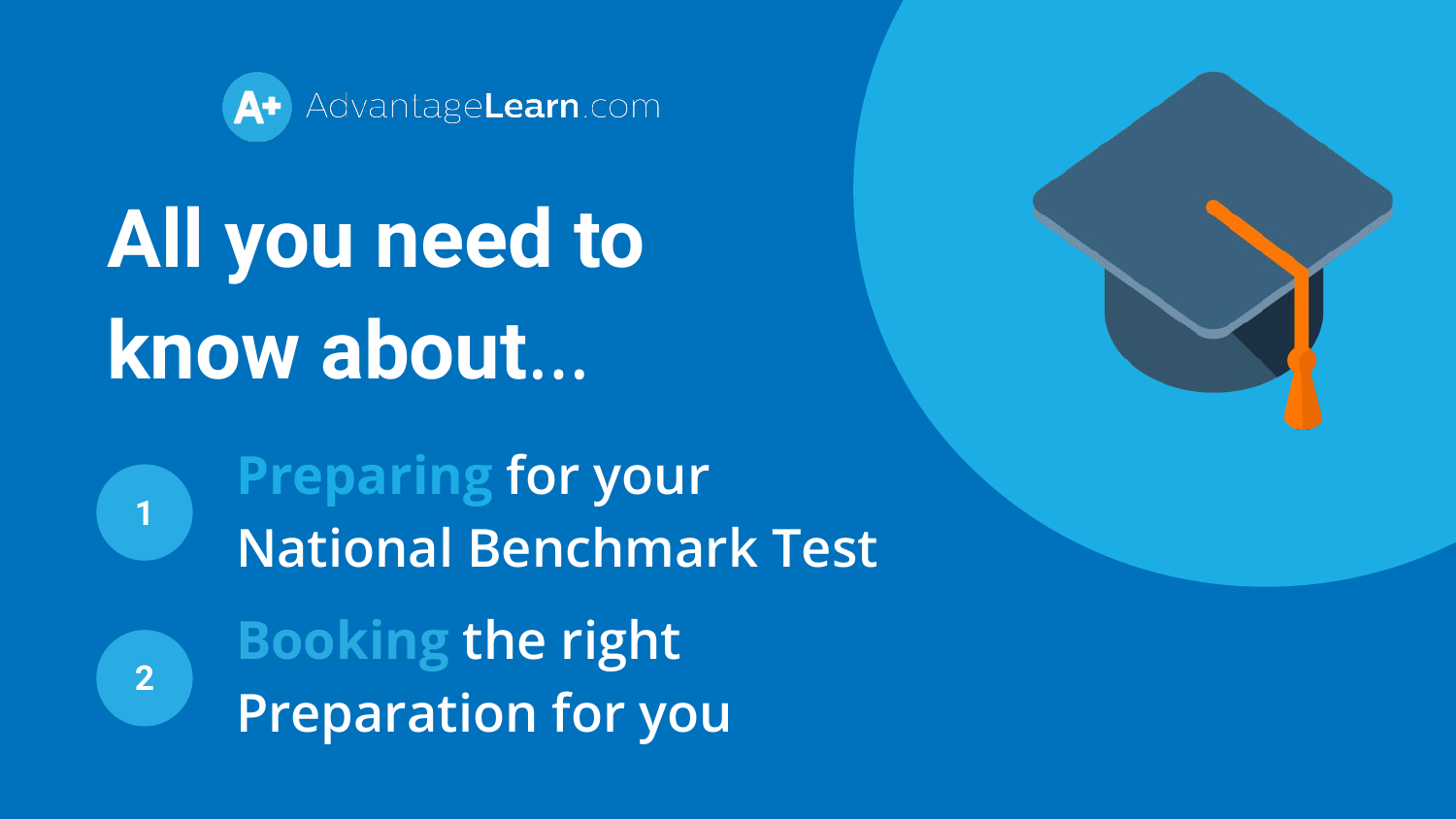## **Skip the frills, click on a title below to find what you're looking for**

| 2. |                |      |  |  |
|----|----------------|------|--|--|
|    |                |      |  |  |
|    | $\mathbf b$ .  |      |  |  |
|    | $\mathsf{C}$ . |      |  |  |
|    |                | İ.   |  |  |
|    |                | ii.  |  |  |
|    |                | iii. |  |  |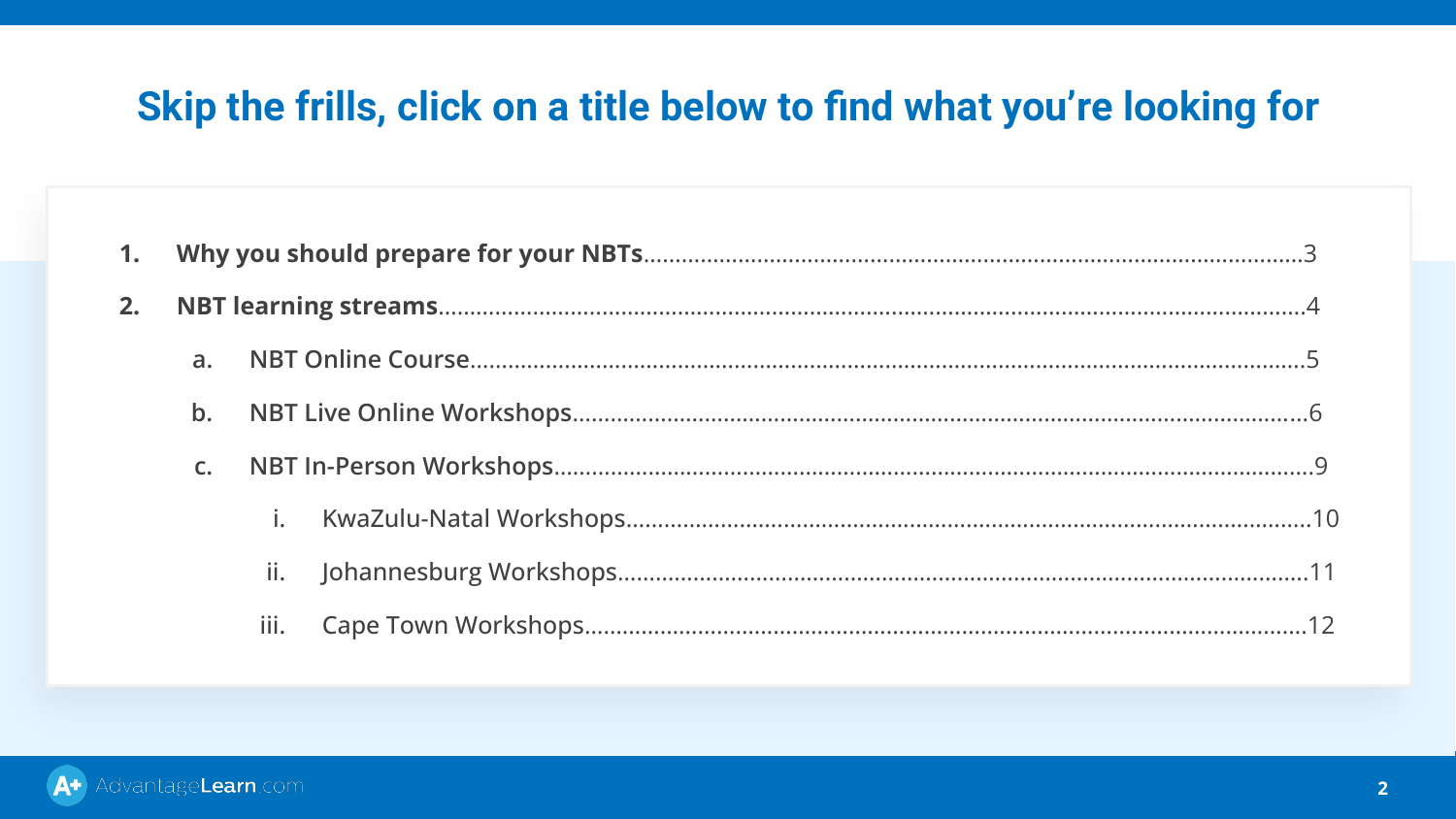#### **Why you should prepare for your NBTs**

<span id="page-2-0"></span>**The NBT is a fundamentally different style of assessment than what you experience / prepare for at a school level and so not practicing or preparing seems silly.**

**There are no "process" marks in the NBT. Your answer is either right or wrong! This puts the weight firmly on accuracy and process.**

**Achieving good results in assessments is not just about competence, a fair amount has to do with confidence! With good, solid, timeous preparation and practice comes confidence.** 

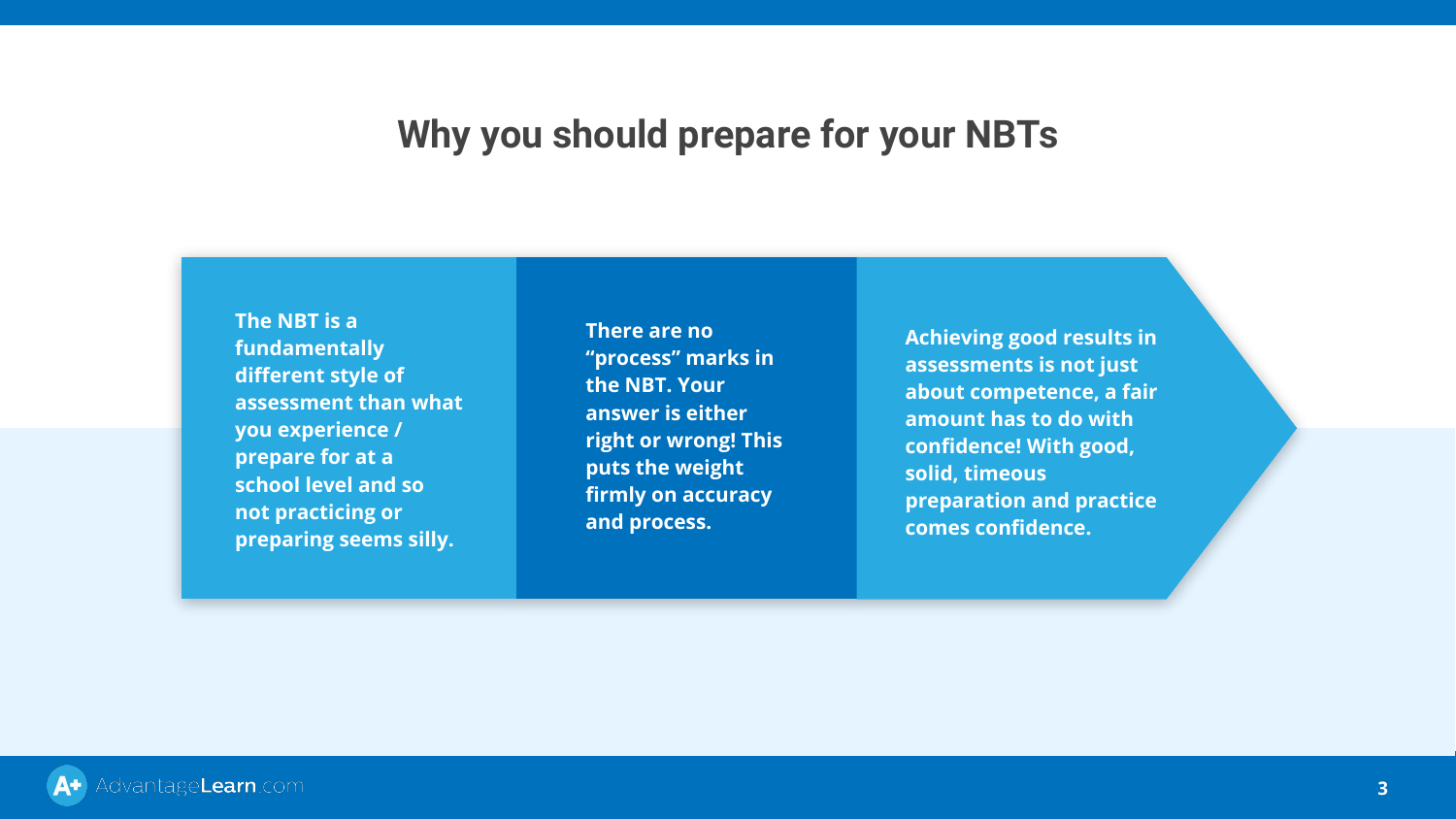## **Why you should prepare for your NBTs**



- The **multiple choice** format proves challenging for learners who haven't practiced particularly because each section of this test is timed. Learners will need to develop a new skill called deductive reasoning in order to check that they have come to the correct answer in a short period of time.
- There is **no calculator allowed**. Removing a calculator from a learner often causes them to stumble in the test.
- There is growing competition to get into tertiary institutions and since the NBT is often used as a **placement assessment**, this could be the difference between learners getting into their university of choice or not.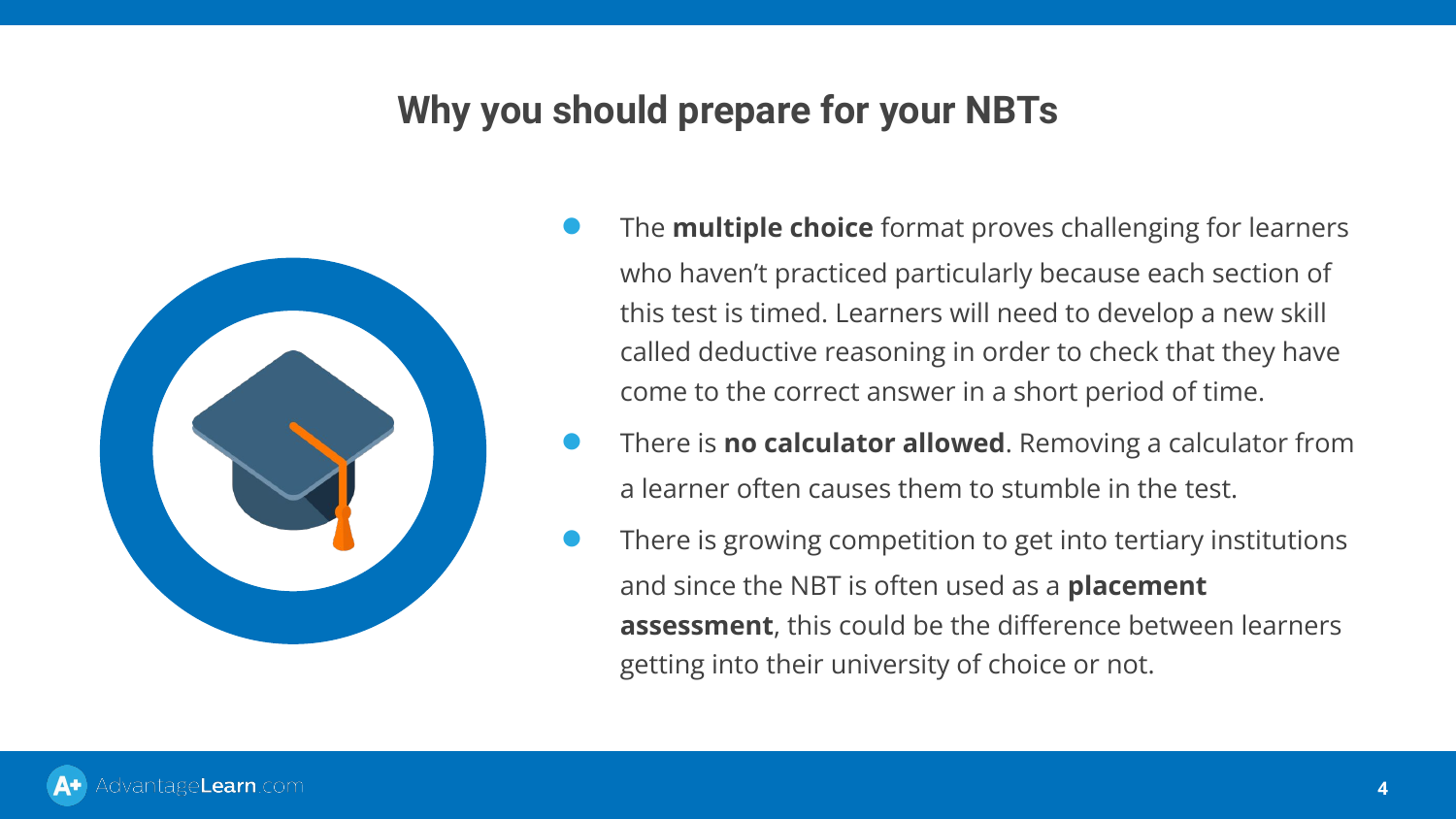#### <span id="page-4-0"></span>**NBT Preparation learning streams**

Different learners cope better with different learning styles and some learners need a combination of learning styles to get the optimal preparation. Learners are able to book more than one type of learning stream outlined below for reinforcement of information they are learning. Click on any of the learning streams below to learn more about that learning stream and find the right preparation fit.

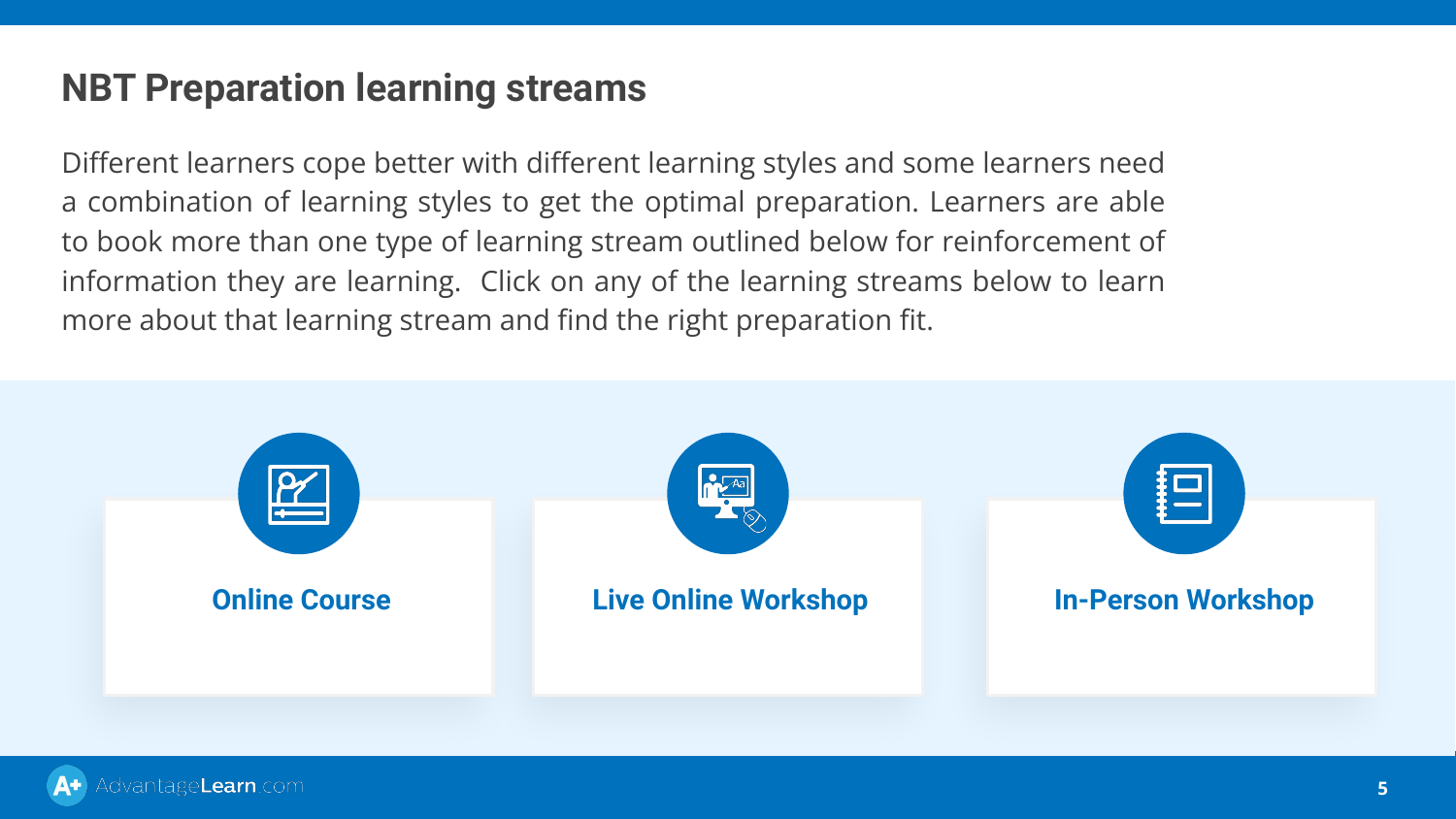#### *Tap the tile below to get more information about each online course and book your preparation.*

#### <span id="page-5-0"></span>**Study online at your own pace**

#### **NBT Online Courses**

Learners can take control of their learning timetable with NBT Online Courses.

Pause, play and rewind with a year's access to these online courses filled with NBT Preparation lesson videos and quizzes. Supplement a workshop with these lesson videos that are broken up into bite sized pieces.

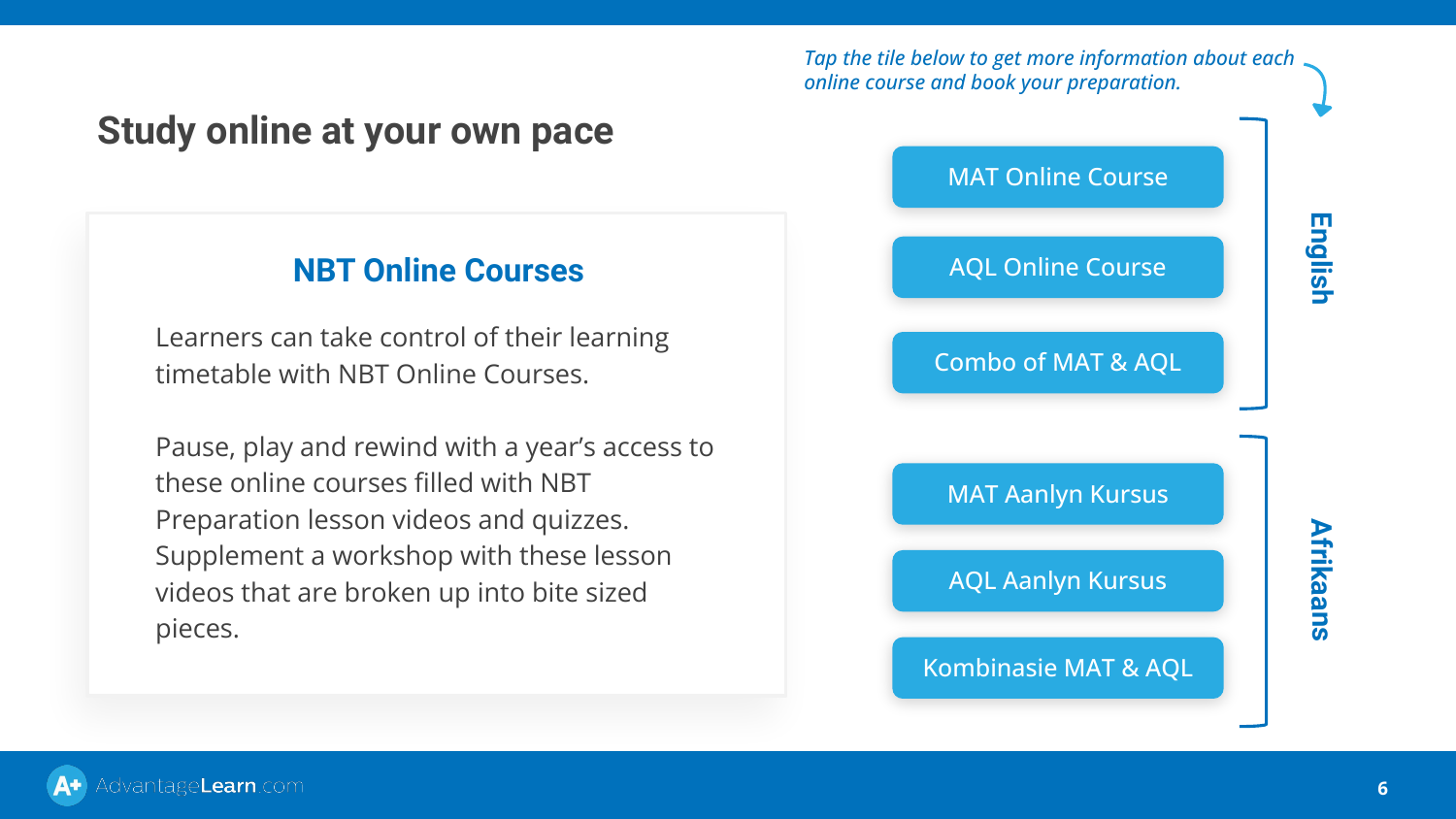#### <span id="page-6-0"></span>**Learn via live online Zoom lessons with a class.**

#### **Live Online NBT Preparation**

Live Online Workshops are for learners who want the interaction of a classroom setting but the convenience of being able to join the lesson from anywhere. Join our Live Online Workshops for real-time interaction with an expert educator.

- AQL & MAT workshops
- NBT Workbook
- Access to Advantage Learn mock NBT exams
- Available in English
- Q&A during the lesson
- Learn at a set date and time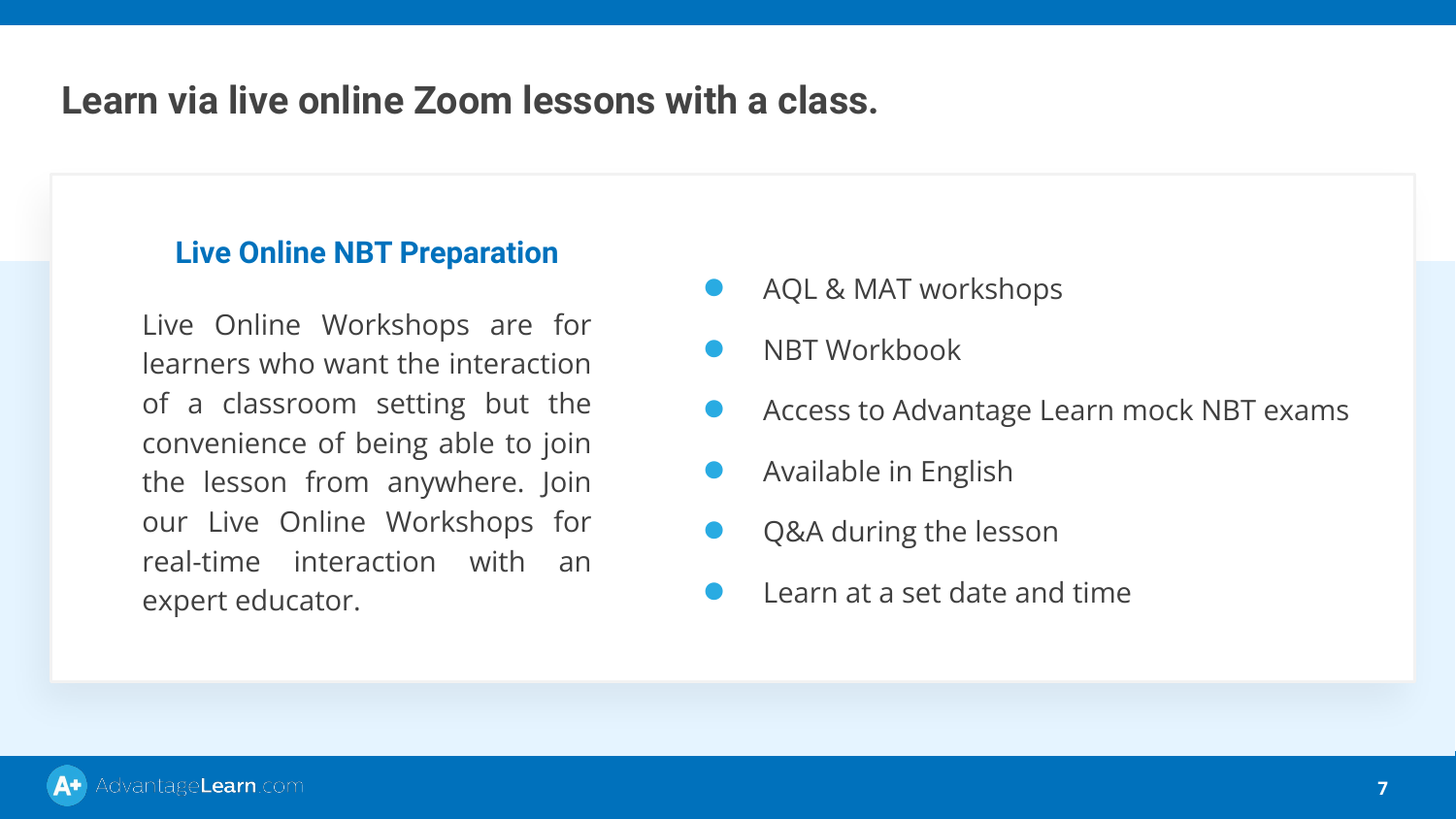#### **Live Online NBT Preparation**

#### *Click the learn more link below to learn more about this NBT preparation workshop and book.*

#### **MAT Test Preparation**

| <b>Month</b> | <b>Date</b>          | <b>Days &amp; Times</b>                      | <b>Workshop Link</b> |
|--------------|----------------------|----------------------------------------------|----------------------|
| May          | 30 Apr - 1 May 2022  | Saturday 08:00 - 12:00, Sunday 08:00 - 13:00 | Learn more           |
| May          | 14 May - 15 May 2022 | Saturday 08:00 - 12:00, Sunday 08:00 - 13:00 | <b>Learn more</b>    |
| May          | 28 May - 29 May 2022 | Saturday 08:00 - 12:00, Sunday 08:00 - 13:00 | <b>Learn more</b>    |
| June         | 11 Jun - 12 Jun 2022 | Saturday 08:00 - 12:00, Sunday 08:00 - 13:00 | Learn more           |
| June         | 18 Jun - 19 Jun 2022 | Saturday 08:00 - 12:00, Sunday 08:00 - 13:00 | Learn more           |
| June         | 25 Jun - 26 Jun 2022 | Saturday 08:00 - 12:00, Sunday 08:00 - 13:00 | <b>Learn more</b>    |
| July         | 9 Jul - 10 Jul 2022  | Saturday 08:00 - 12:00, Sunday 08:00 - 13:00 | <b>Learn more</b>    |
| July         | 23 Jul - 24 Jul 2022 | Saturday 08:00 - 12:00, Sunday 08:00 - 13:00 | Learn more           |
| August       | 6 Aug - 7 Aug 2022   | Saturday 08:00 - 12:00, Sunday 08:00 - 13:00 | <b>Learn more</b>    |

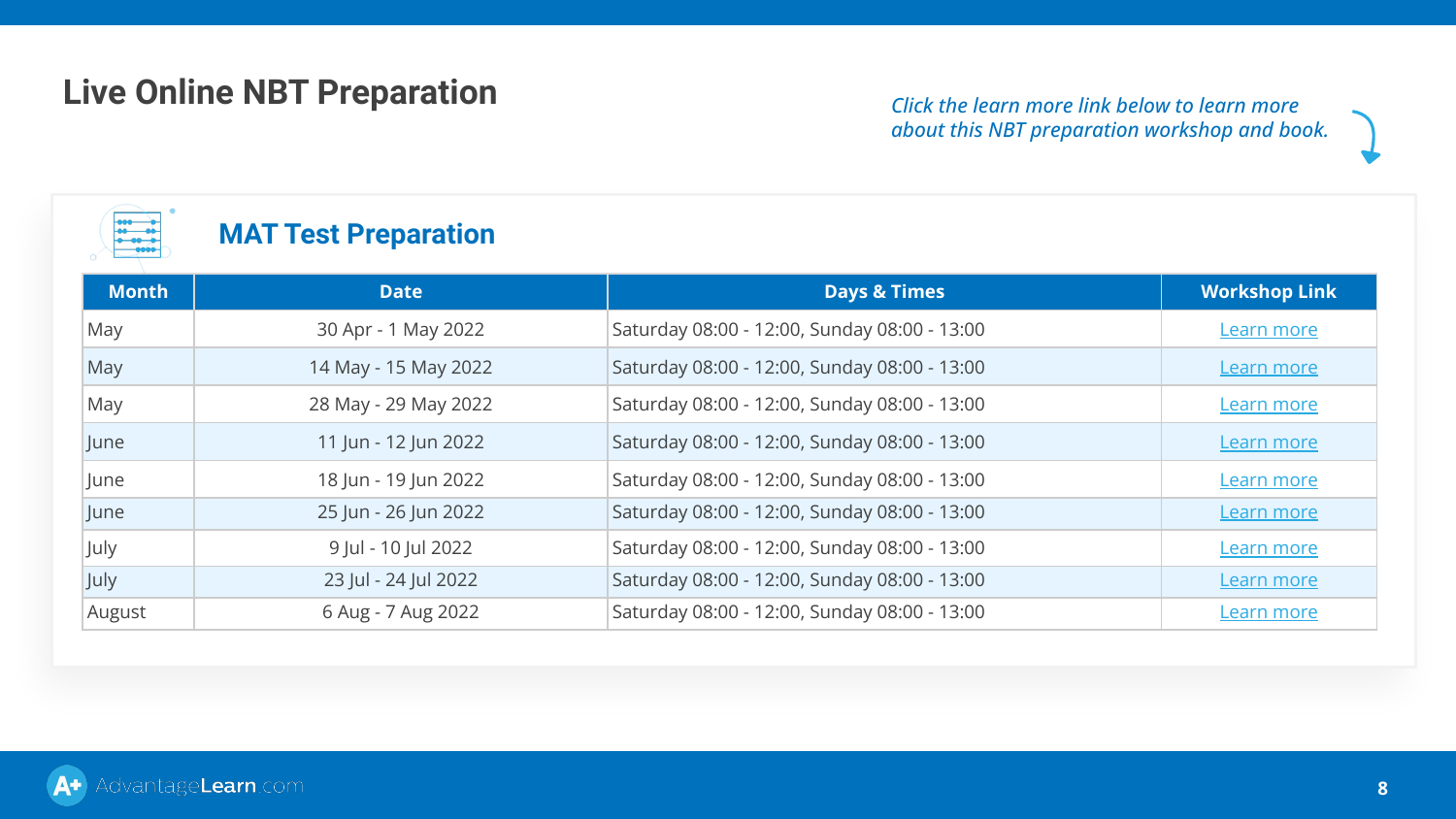#### **Live Online NBT Preparation**

#### *Click the learn more link below to learn more about this NBT preparation workshop and book.*



#### **AQL Test Preparation**

| Month  | <b>Date</b> | <b>Days &amp; Times</b> | <b>Workshop Link</b> |
|--------|-------------|-------------------------|----------------------|
| May    | 30 Apr 2022 | Saturday 13:00 - 17:00  | Learn more           |
| May    | 7 May 2022  | Saturday 08:00 - 12:00  | <b>Learn more</b>    |
| May    | 21 May 2022 | Saturday 13:00 - 17:00  | <b>Learn more</b>    |
| June   | 4 Jun 2022  | Saturday 08:00 - 12:00  | <b>Learn more</b>    |
| June   | 18 Jun 2022 | Saturday 13:00 - 17:00  | <b>Learn more</b>    |
| July   | 2 Jul 2022  | Saturday 08:00 - 12:00  | <b>Learn more</b>    |
| July   | 16 Jul 2022 | Saturday 08:00 - 12:00  | Learn more           |
| July   | 30 Jul 2022 | Saturday 08:00 - 12:00  | Learn more           |
| August | 13 Aug 2022 | Saturday 08:00 - 12:00  | Learn more           |

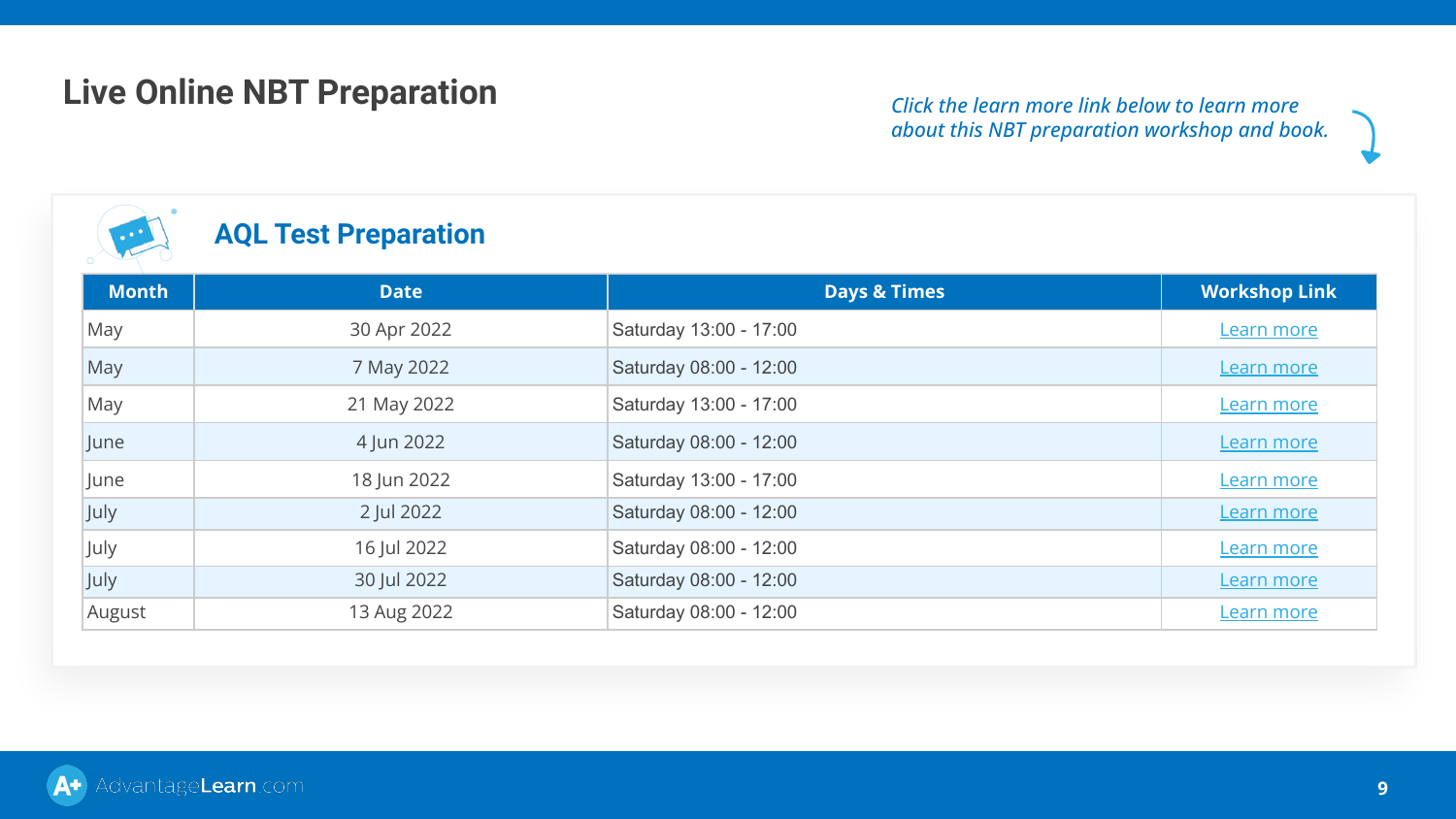## <span id="page-9-0"></span>**Prepare in-person in a classroom setting**

#### **In-Person NBT Preparation**

NBT workshops are in-person classroom-style lessons. Taught by only the best educators, these workshops have been helping learners to succeed in the NBTs since 2013. Our workshops are available across all major metros in South Africa, giving you facetime with an educator.

- AQL & MAT workshops
- NBT Workbook
- Access to Advantage Learn mock NBT exams
- Available in English
- Q&A during the lesson
- Learn at a set date and time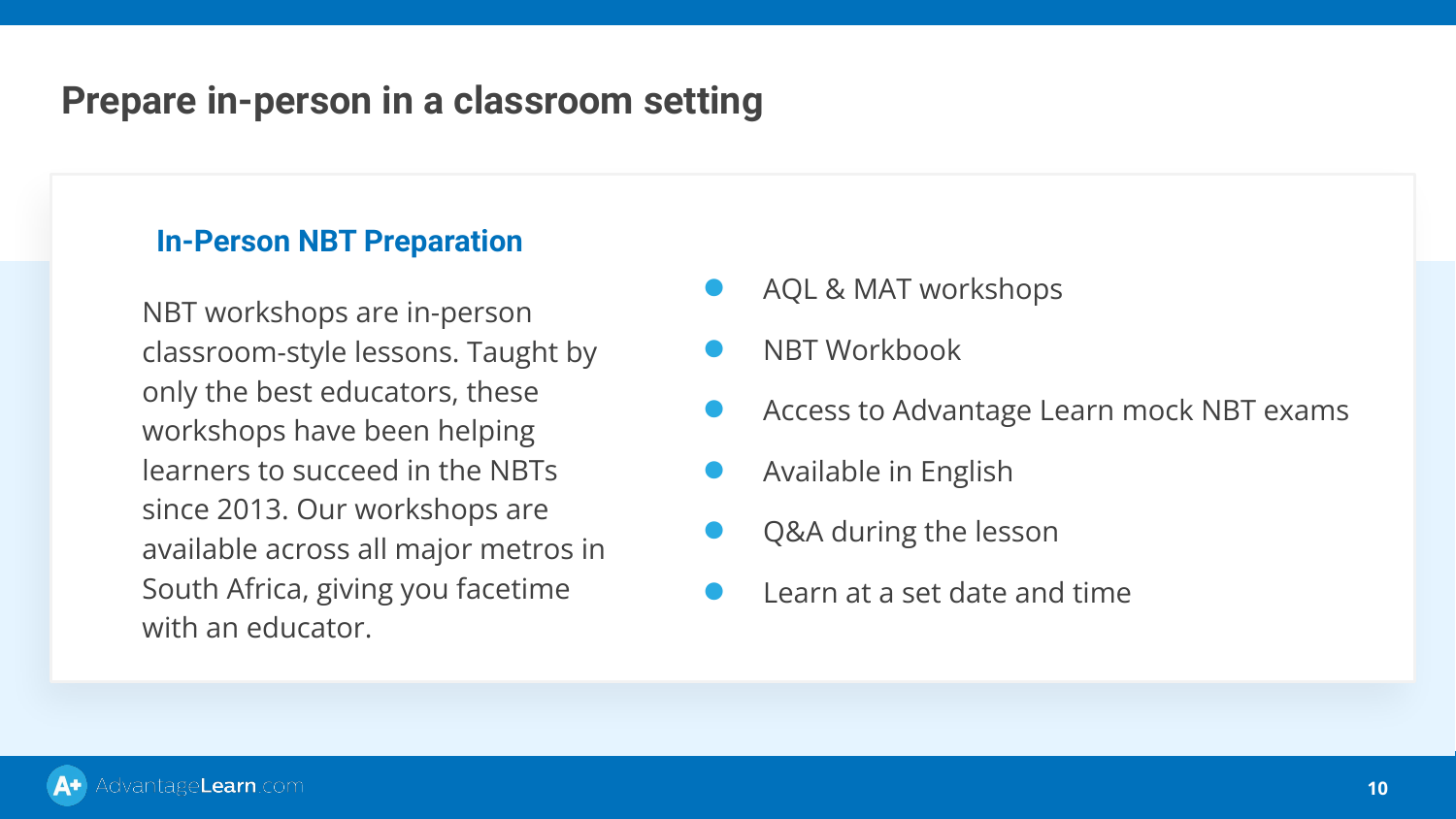#### <span id="page-10-0"></span>**KwaZulu-Natal NBT Preparation**

*Click the learn more link below to learn more about this NBT preparation workshop and book.*

| $\begin{array}{c}\n\cdots \\ \hline\n\cdots \\ \hline\n\cdots \\ \hline\n\cdots\n\end{array}$ | <b>MAT Test Preparation</b> |                               |                                              |                      |
|-----------------------------------------------------------------------------------------------|-----------------------------|-------------------------------|----------------------------------------------|----------------------|
| <b>Month</b>                                                                                  | <b>Date</b>                 | <b>Location</b>               | <b>Days &amp; Times</b>                      | <b>Workshop Link</b> |
| April                                                                                         | 30 Apr - 1 May 2022         | Scottsville, Pietermaritzburg | Saturday 08:00 - 12:00, Sunday 08:00 - 13:00 | Learn more           |
| May                                                                                           | 14 May - 15 May 2022        | Umhlanga, Durban              | Saturday 08:00 - 12:00, Sunday 08:00 - 13:00 | <b>Learn more</b>    |
| May                                                                                           | 28 May - 29 May 2022        | Glenwood, Durban              | Saturday 08:00 - 12:00, Sunday 08:00 - 13:00 | Learn more           |
| lune                                                                                          | 25 Jun - 26 Jun 2022        | Glenwood, Durban              | Saturday 08:00 - 12:00, Sunday 08:00 - 13:00 | Learn more           |

#### **AQL Test Preparation**

| <b>Month</b> | <b>Date</b> | <b>Location</b>               | <b>Days &amp; Times</b> | <b>Workshop Link</b> |
|--------------|-------------|-------------------------------|-------------------------|----------------------|
| April        | 30 Apr 2022 | Scottsville, Pietermaritzburg | Saturday 13:00 - 17:00  | <b>Learn more</b>    |
| May          | 14 May 2022 | Umhlanga, Durban              | Saturday 13:00 - 17:00  | Learn more           |
| May          | 28 May 2022 | Glenwood, Durban              | Saturday 13:00 - 17:00  | Learn more           |
| June         | 25 Jun 2022 | Glenwood, Durban              | Saturday 13:00 - 17:00  | Learn more           |

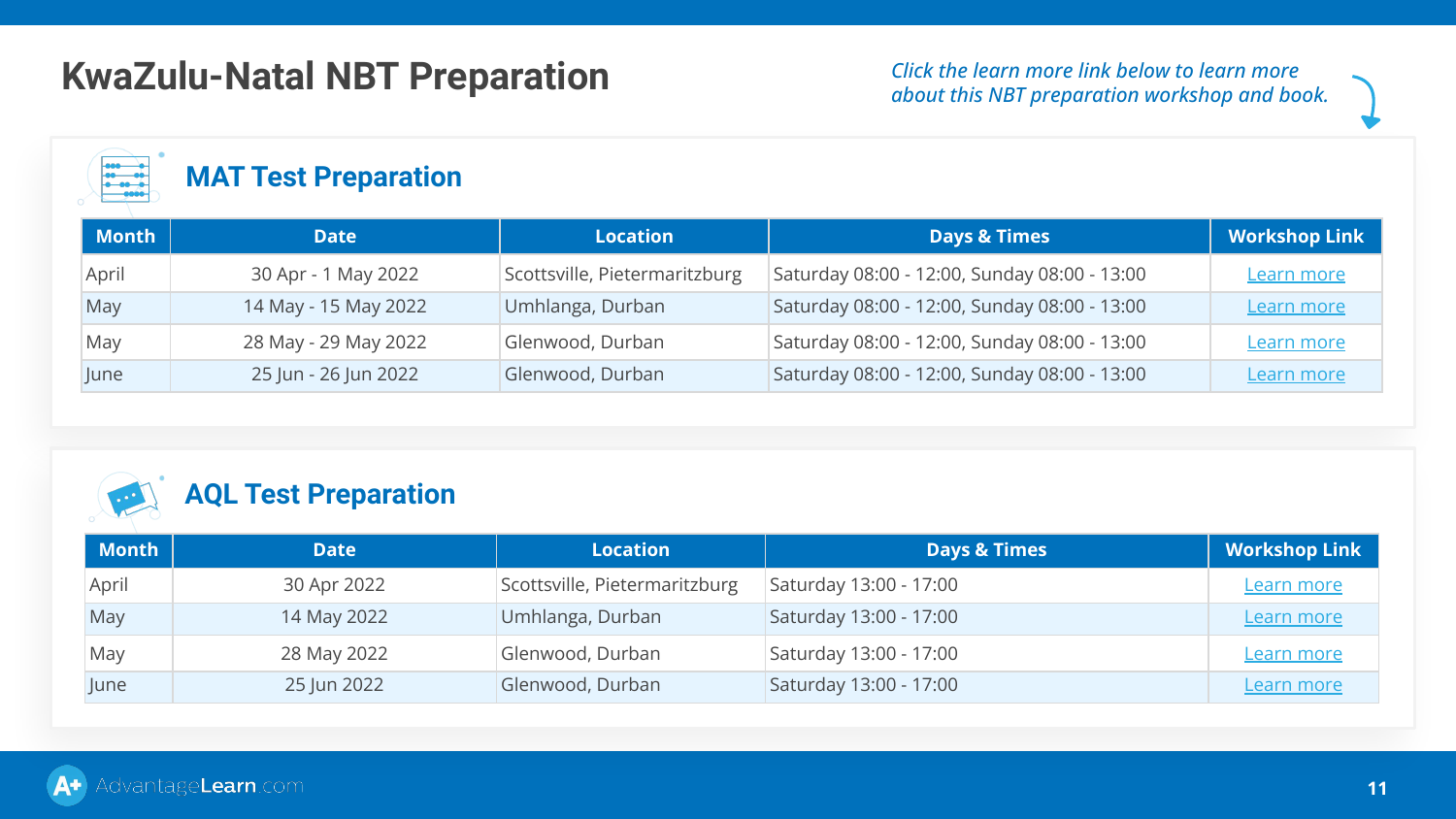# <span id="page-11-0"></span>**Johannesburg NBT Preparation** *Click the learn more link below to learn more about this NBT preparation workshop and book.*



| <b>Month</b> | <b>Date</b>          | <b>Location</b>          | <b>Days &amp; Times</b>                      | <b>Workshop Link</b> |
|--------------|----------------------|--------------------------|----------------------------------------------|----------------------|
| April        | 30 Apr - 1 May 2022  | Strathavon, Johannesburg | Saturday 08:00 - 12:00, Sunday 08:00 - 13:00 | Learn more           |
| May          | 14 May - 15 May 2022 | Strathavon, Johannesburg | Saturday 08:00 - 12:00, Sunday 08:00 - 13:00 | <u>Learn more</u>    |
| May          | 28 May - 29 May 2022 | Strathavon, Johannesburg | Saturday 08:00 - 12:00, Sunday 08:00 - 13:00 | Learn more           |
| June         | 11 Jun - 12 Jun 2022 | Strathavon, Johannesburg | Saturday 08:00 - 12:00, Sunday 08:00 - 13:00 | Learn more           |
| lune         | 25 Jun - 26 Jun 2022 | Strathavon, Johannesburg | Saturday 08:00 - 12:00, Sunday 08:00 - 13:00 | Learn more           |
| July         | 9 Jul - 10 Jul 2022  | Strathavon, Johannesburg | Saturday 08:00 - 12:00, Sunday 08:00 - 13:00 | <u>Learn more</u>    |
| July         | 23 Jul - 24 Jul 2022 | Strathavon, Johannesburg | Saturday 08:00 - 12:00, Sunday 08:00 - 13:00 | Learn more           |
| August       | 6 Aug - 7 Aug 2022   | Strathavon, Johannesburg | Saturday 08:00 - 12:00, Sunday 08:00 - 13:00 | <b>Learn more</b>    |
| August       | 20 Aug - 21 Aug 2022 | Strathavon, Johannesburg | Saturday 08:00 - 12:00, Sunday 08:00 - 13:00 | <u>Learn more</u>    |

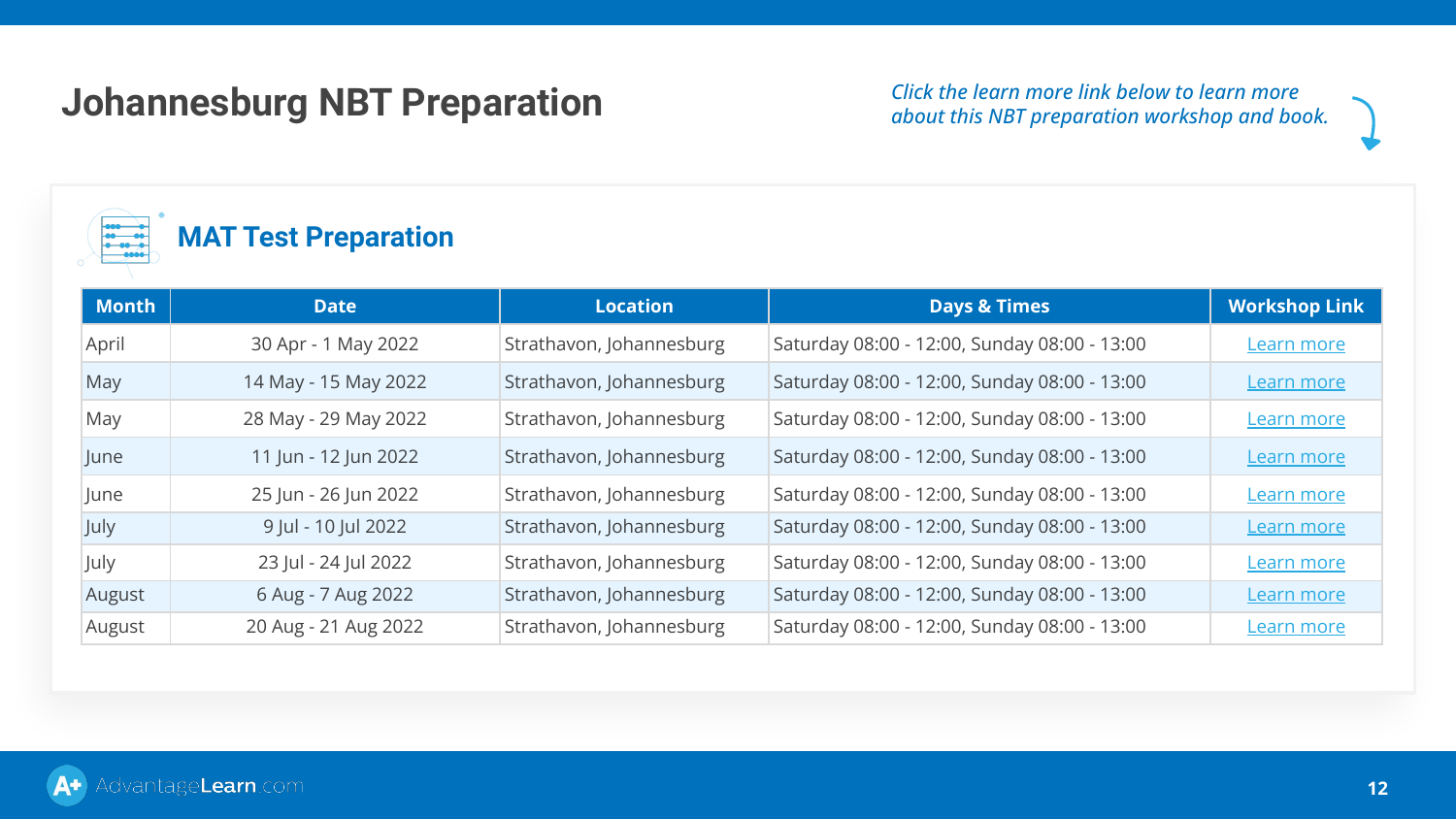#### **Johannesburg NBT Preparation**

*Click the learn more link below to learn more about this NBT preparation workshop and book.*



| <b>Month</b> | <b>Date</b> | <b>Location</b>          | <b>Days &amp; Times</b> | <b>Workshop Link</b> |
|--------------|-------------|--------------------------|-------------------------|----------------------|
| April        | 30 Apr 2022 | Strathavon, Johannesburg | Saturday 13:00 - 17:00  | Learn more           |
| May          | 14 May 2022 | Strathavon, Johannesburg | Saturday 13:00 - 17:00  | <b>Learn more</b>    |
| May          | 28 May 2022 | Strathavon, Johannesburg | Saturday 13:00 - 17:00  | Learn more           |
| June         | 11 Jun 2022 | Strathavon, Johannesburg | Saturday 13:00 - 17:00  | Learn more           |
| June         | 25 Jun 2022 | Strathavon, Johannesburg | Saturday 13:00 - 17:00  | Learn more           |
| July         | 9 Jul 2022  | Strathavon, Johannesburg | Saturday 13:00 - 17:00  | Learn more           |
| July         | 23 Jul 2022 | Strathavon, Johannesburg | Saturday 13:00 - 17:00  | Learn more           |
| August       | 6 Aug 2022  | Strathavon, Johannesburg | Saturday 13:00 - 17:00  | Learn more           |
| August       | 20 Aug 2022 | Strathavon, Johannesburg | Saturday 13:00 - 17:00  | Learn more           |

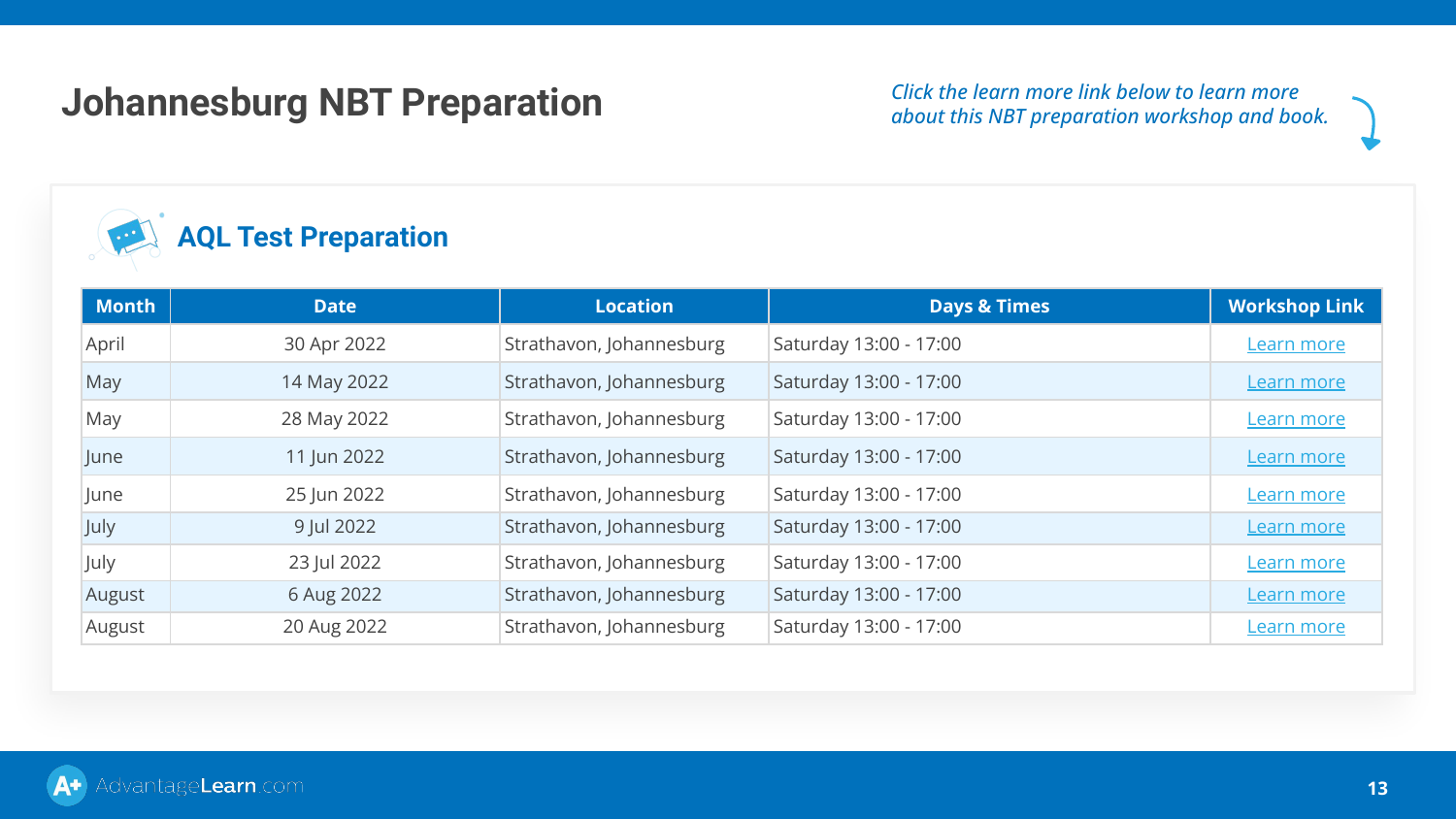## <span id="page-13-0"></span>**Cape Town NBT Preparation**

*Click the learn more link below to learn more about this NBT preparation workshop and book.*

| $\begin{array}{c}\n\bullet\bullet\text{---}\bullet\text{---}\bullet\text{---}\bullet\text{---}\bullet\text{---}\bullet\text{---}\bullet\text{---}\bullet\text{---}\bullet\text{---}\bullet\text{---}\bullet\text{---}\bullet\text{---}\bullet\text{---}\bullet\text{---}\bullet\text{---}\bullet\text{---}\bullet\text{---}\bullet\text{---}\bullet\text{---}\bullet\text{---}\bullet\text{---}\bullet\text{---}\bullet\text{---}\bullet\text{---}\bullet\text{---}\bullet\text{---}\bullet\text{---}\bullet\text{---}\bullet\text{---}\bullet\text{---}\bullet\text{---}\bullet\text{---}\bullet\text{---}\bullet\text{---}\bullet\text{---$<br><b>MAT Test Preparation</b> |                      |                 |                                              |                      |  |
|------------------------------------------------------------------------------------------------------------------------------------------------------------------------------------------------------------------------------------------------------------------------------------------------------------------------------------------------------------------------------------------------------------------------------------------------------------------------------------------------------------------------------------------------------------------------------------------------------------------------------------------------------------------------------|----------------------|-----------------|----------------------------------------------|----------------------|--|
| <b>Month</b>                                                                                                                                                                                                                                                                                                                                                                                                                                                                                                                                                                                                                                                                 | <b>Date</b>          | <b>Location</b> | <b>Days &amp; Times</b>                      | <b>Workshop Link</b> |  |
| May                                                                                                                                                                                                                                                                                                                                                                                                                                                                                                                                                                                                                                                                          | 28 May - 29 May 2022 | TBC             | Saturday 08:00 - 12:00, Sunday 08:00 - 13:00 | <u>Learn more</u>    |  |
| <b>lune</b>                                                                                                                                                                                                                                                                                                                                                                                                                                                                                                                                                                                                                                                                  | 25 Jun - 26 Jun 2022 | TBC             | Saturday 08:00 - 12:00, Sunday 08:00 - 13:00 | Learn more           |  |



| Month | Date        | Location   | <b>Days &amp; Times</b> | Workshop Link     |
|-------|-------------|------------|-------------------------|-------------------|
| May   | 28 May 2022 | TBC.       | Saturday 13:00 - 17:00  | <u>Learn more</u> |
| June  | 25 Jun 2022 | <b>TBC</b> | Saturday 13:00 - 17:00  | <u>Learn more</u> |

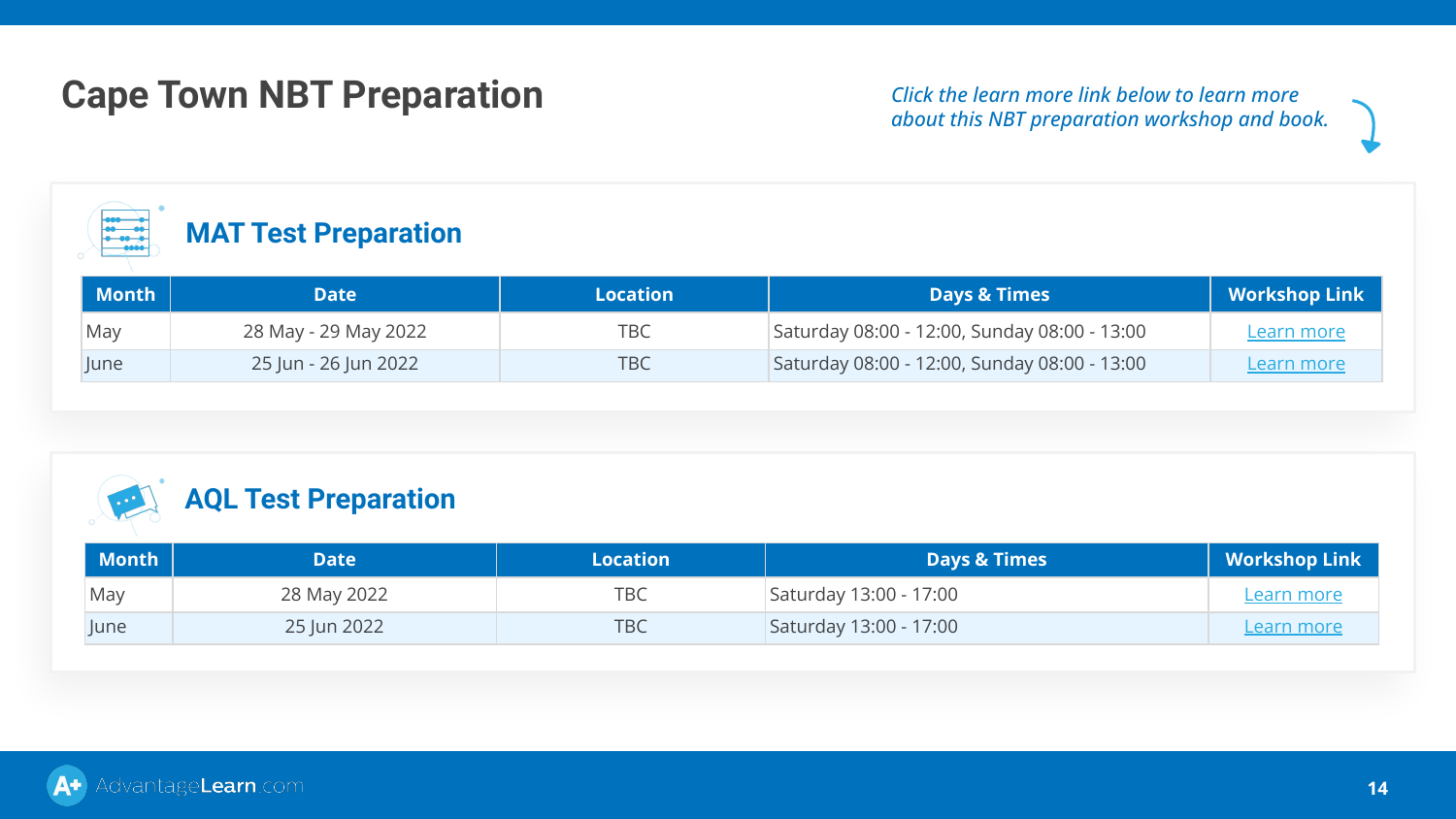# **If all this choice is giving you analysis paralysis then maybe our premium pass is right for you**

We offer the widest and best NBT preparation offerings on the market! With such a wide range it is often hard to decide what is right for your (your child's) preparation.

- Our **complete** NBT Preparation offering for one simple, straightforward price.
- **Unlimited** MAT & AQL live-stream access. Attend any live-stream workshop and **as many of them as you like** - just talk to your dedicated NBT guide.
- A **dedicated NBT guide** who will contact you to book your workshop dates, online access etc to save you the hassle of having to select your workshops and online courses through checkout.



[Book Now](https://advantagelearn.com/nbt/?add-to-cart=190474)